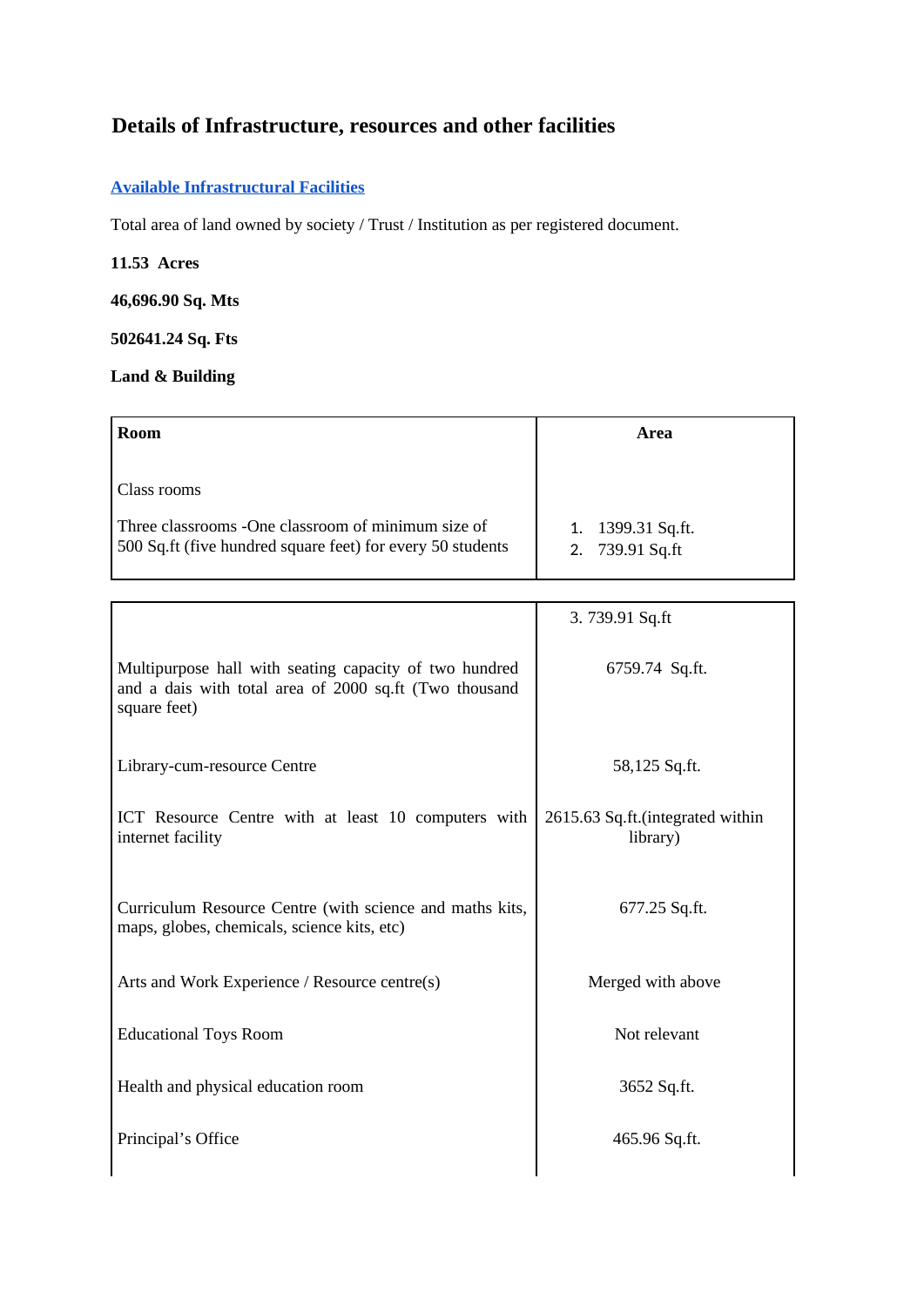| <b>Staff Room</b>                                                                                          | 645.83 Sq.ft.                                  |  |
|------------------------------------------------------------------------------------------------------------|------------------------------------------------|--|
| <b>Administrative Office</b>                                                                               | 8290 Sq.ft.                                    |  |
| Common Room (separately for men and women student<br>- teachers                                            | 161.45 Sq.ft.                                  |  |
| Canteen                                                                                                    | 928.06 Sq.ft.                                  |  |
| Store Rooms (two)                                                                                          | 250 Sq.ft.                                     |  |
| Separate Toilet facility for men and women studentteachers<br>and staff out of which one should be for PWD | 302.89+32.64(pwd) Sq.ft.<br>Total 335.53 sq ft |  |
| Visitors room                                                                                              | 989.92 Sq ft                                   |  |
| Seminar room                                                                                               | 460 Sq.ft.                                     |  |
| Total built up area                                                                                        | 87235.5 Sq.ft.                                 |  |
| Area of play ground                                                                                        | 5111.6 Sq.Ft                                   |  |

And reflecting total land area **44691.20 sq.mtrs**. Total built up area **5281.51 sq.mtrs.**

# **Land & built up area details**

| Sl.No. | <b>Details</b>                                    | Area in sq. meters                                                                   |  |
|--------|---------------------------------------------------|--------------------------------------------------------------------------------------|--|
|        | Total land area available with<br>the institution | Main campus: 45,253 ( <b>Annexure R</b> )<br>New campus: 46,696.90<br>Total: 91949.9 |  |
|        | Total built up area of the<br>institution         | Main campus: approx.20,000<br>New campus: approx. 21,000<br>Total: 41,000            |  |

# **Library Facilities-**

# **Sir Dorabji Tata Memorial Library**

- Networked library System
- Online Catalogue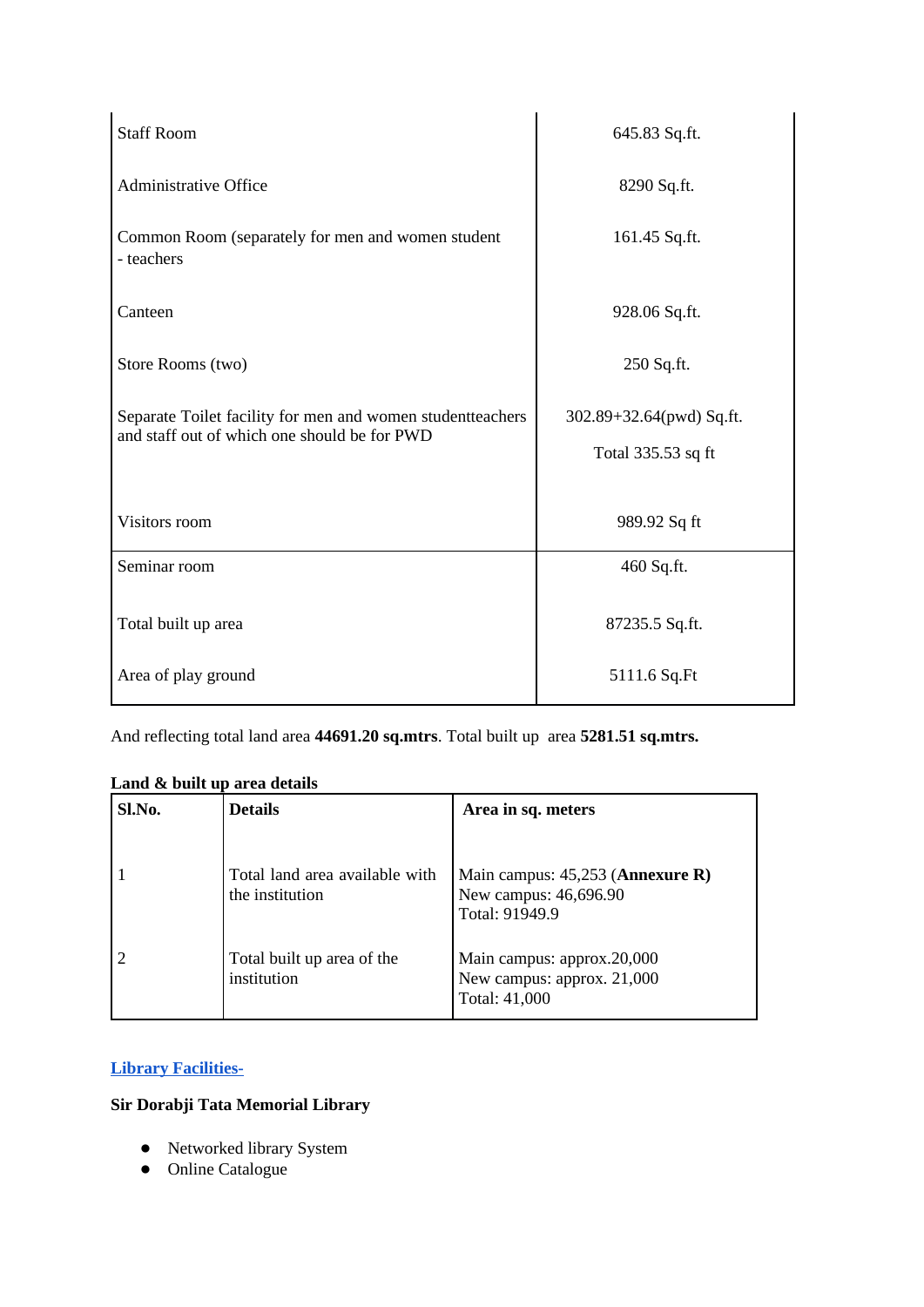## ● [http://library.tiss.edu](http://library.tiss.edu/)

| Room Area                 | 58,125 Sq.Ft.                                                                                        |
|---------------------------|------------------------------------------------------------------------------------------------------|
| <b>Seating Capacity</b>   | 507 Nos                                                                                              |
| <b>Total No. of Books</b> | 1,24,150                                                                                             |
| Ref. Books                | 2806 Nos                                                                                             |
| Journals                  | 9095 e-journals                                                                                      |
| Internet                  | Two cyber libraries with 125 terminals for<br>internet. Entire library building is wi-fi<br>enabled. |

**Number of Books in the Library/ Journals Subscribed to (Education)- Total books**: 6367 [Mumbai Campus] **Topics:**

 Adult Education (211) Education (1182) Education - India (61) Educational Psychology (83) Educational Sociology (101) Educational Theory (13) Elementary Education (69) Health Education (42) Higher Education (393) India (51) Nursery Education (11) Physical Education (32) Psychology (32) School Health (12) Social Welfare (42) Social Work Education (71) Workers Education (26)

# Social Work (64) Social Work - Education (15) Vocational Education (39)

## **Journals(print):** 66

#### **Topics:**

Aaupcharik Sangathan (1) Annuals-Directory-Ca... (4) Education (5) Education - India (2) Education-Wayanad Di... (1) Globalization-Higher... (1) Higher Education (1) Kalam (1) Khayali Pehchane aur... (1) Lok Kalyankari Aarth... (1) Mahila Shiksha (1) Munnafakhori (1) Neeji Schooli Shiksh... (1) Nijeekaran (1) Quality Of Education (1) School Culture (1) Shiksha (8) Vidhyalay (1) Year Book (3) Yearbook-Education (2)

### **EJournals :**